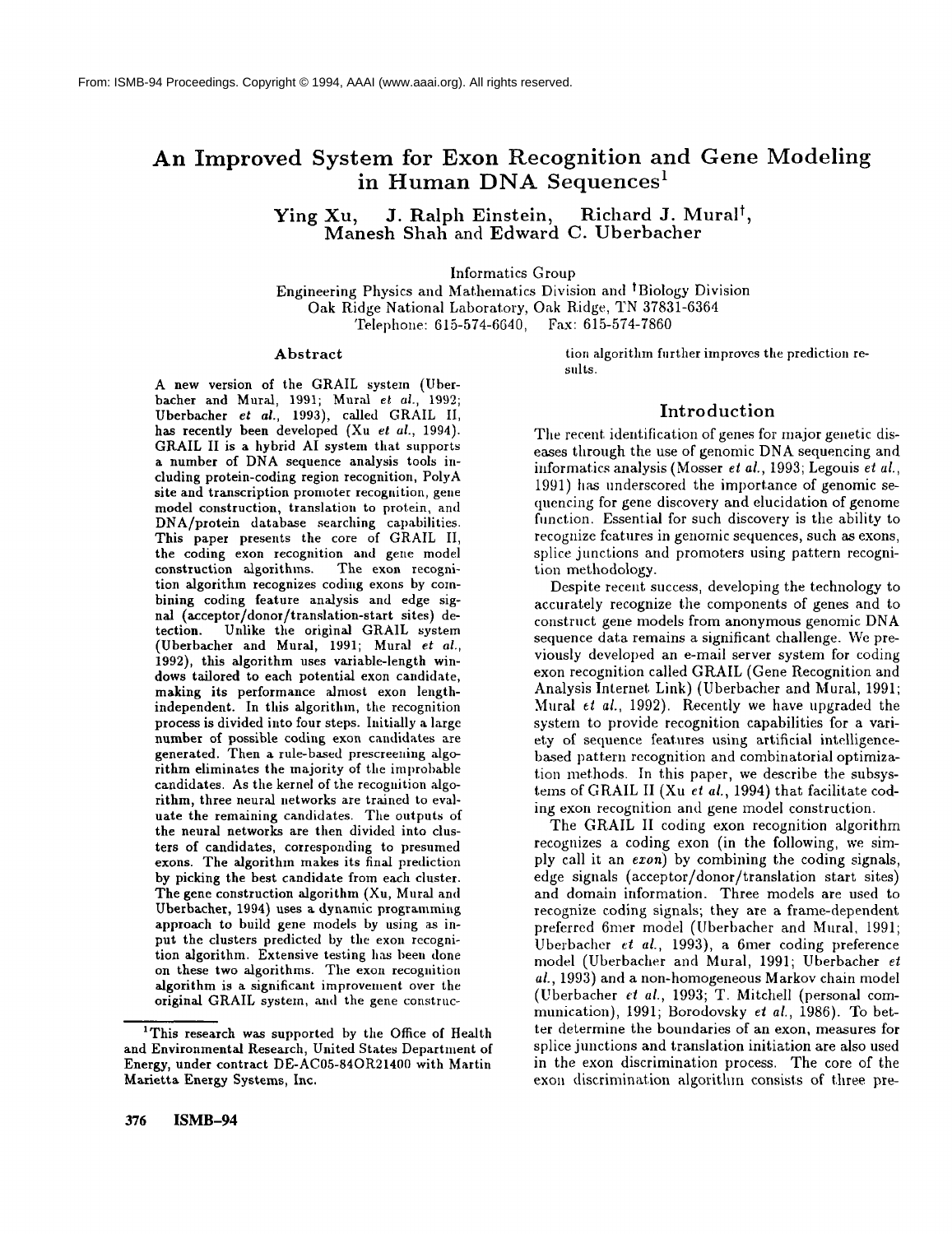trained neural networks, which are used to evaluate three different types of exon candidates, i.e., initial, internal and terminal, respectively.

The original GRAIL used a fixed-length sliding window in evaluating the coding potential of regions in a DNA sequence. In this form, the system has difficulty in locating exons that are much shorter than the window size, because of the inclusion of non-coding segments within the window being evaluated. A scheme of variable-length windows is implemented in the current algorithm. Our basic implementation of variablelength windows considers every possible exon candidate, and evaluates each using a window that matches the candidate region exactly. Using variable-length windows has particularly improved the system's performance on short exons, which was one of the main motivations for the current study. To fully utilize the variable-length window scheme, we have also used the coding (or noncoding) signals from areas surrounding aa exon candidate in the discrimination process. This is done mainly to distinguish an actual exon from a partially correct exon candidate, i.e., one that partially overlaps one or more actual exons.

Improving the sensitivity to the exons in the  $A/T$ rich regions without increasing the background noise level was another motivation of this research. To make the predictions more sensitive to coding signals in regions of different G/C-content, particularly in low G/C (or high A/T) regions, we have used G/C contentdependent preferred 6mer models and Markov chain model.

Making use of these considerations allows the GRAIL I1 coding recognition algorithm to significantly improve the sensitivity and specificity of the coding exon recognition in human DNA sequences for both short and long exons, in low and high A/T regions, compared to the the original version of GRAIL.

The GRAIL II coding exon recognition algorithm divides the process of coding exon recognition into four main steps. It first generates a large candidate pool consisting of all possible exon candidates within all open reading frames (this is similar to the procedure used in (Hutchinson and Hayden, 1992)). A series of heuristic rules, each of which defines some necessary conditions a *probable* exon candidate should satisfy, then eliminates majority of the improbable candidates. The candidates which have passed the rules are then evaluated by three pre-trained neural networks. Using heuristic rules to eliminate improbable candidates simplifies the learning process for the neural networks and also gains computational efficiency. The scored candidates (by the neural networks) are then divided into clusters of candidates, corresponding to presumed exons, by a clustering algorithm based on the candidates' relative locations in the DNA sequence. The best scoring candidate from each cluster is finally selected as the initial exon prediction. During gene modeling, an alternative candidate from the cluster may be used to construct the best overall gene model.

Constructing an accurate gene model from a given set of predicted exons is a nontrivial matter. When appending exon candidates to form a gene model a number of conditions need to be satisfied. In a gene model, adjacent exons have to be reading-frame compatible, and no in-frame stop codons can be formed when appending the two adjacent exons. We formulate the gene model construction problem as a constraint optimization problem. The problem is solved by a fast dynamic programming algorithm.

### Coding-exon Recognition

One of the main motivations of the current study was to improve the performance of the GRAIL system on short exons. Using fixed-length sliding windows is one of the reasons for the poor performance on short exons. Our current algorithm uses a window that exactly fits a candidate to evaluate its coding potential. To do so, the algorithm first generates all possible initial, internal and terminal exon candidates within every open reading frame. Each candidate has an assigned translation frame, two potential edge signals and must be at least 11 bases long. For initial exon candidates, a possible translation start *(ATG)* and splice donor junctions *(GT)* are required. For an internal exon candidate, a possible splice acceptor junction *(YAG)* and a splice donor junction are the minimal requirements. Similarly the minimal requirements for a terminal exon candidate are a possible acceptor junction and a stop codon *(TAA, TAG,* and *TGA).*

As in any pattern recognition problem, to recognize exons we need to find a set of features that are associated with exons, and to design an effective method to discriminate exons from non-exonic regions based on these features. Three types of information are used in our exon discrimination process. They are statistical measures of frequencies of different "vocabularies", like 6mers, in exons versus non-exonic regions, measures of edge signals for splicing sites and/or translation initiation sites, and measures of domain information including local G/C composition and exon length probability profile. The first type measures the coding potential of an exon candidate, the second type indicates the possibility of an exon candidate having correct boundaries, and the third type provides domain information to the discrimination process in evaluating the significance of the coding scores and edge signals. Our discrimination algorithm uses three feed-forward neural networks, which have been trained using a back-propagation algorithm, to evaluate the *degree* of correctness of an exon candidate.

#### Sensors

Features are computed by different algorithms, called *sensors,* a term borrowed from robotics, in keeping with the tradition of the original GRAIL system (Uberbacher and Mural, 1991; Mural *et al.,* 1992). Each sen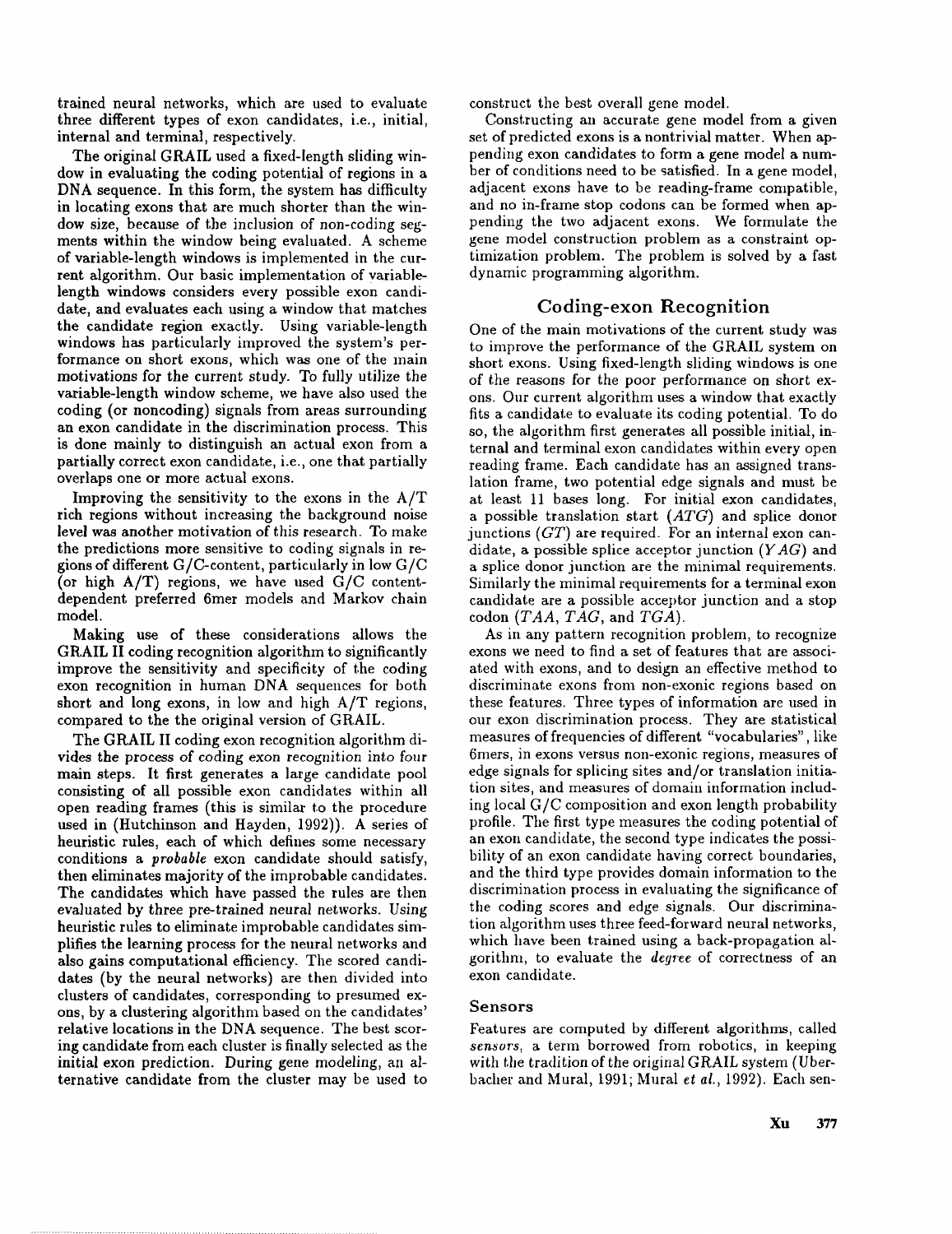sor "recognizes", with some probability, some property related to the existence of an exon.

Protein-coding sensors Two independent hypotheses are made about a DNA sequence. The first hypothesis is that an exon in a certain reading frame can be decomposed into a set of components which possess similar properties. In particular, an exon in a certain reading frame can be decomposed into a set of 6 mers in that frame, which possess coding potential. We use the ratio of the normalized frequencies of a 6met in coding and non-coding regions to measure its coding potential. The second hypothesis is that a DNA sequence forms a stochastic process, in which the probability of the next event (base) being in a certain state  $(A, C, G, T)$  depends only on a finite number of previous events, and hence the sequence forms a Markov chain. To distinguish three possible reading frames of an exon a non-homogeneous Markov chain is assumed (T. Mitchell (personal communication), 1991; Borodovsky *et al.,* 1986).

Based on these hypotheses, we have implemented a frame-dependent preferred 6mer model, a 6mer cod- $\frac{1}{2}$  ing preference model and a  $5^{th}$  order non-homogeneous Markov chain as sensors of coding potential. The formulation of the three models is illustrated by the following example.

Let  $a_1a_2...a_{3k+2}$  be an exon candidate and each  $a_i$ represent a base. We want to evaluate the coding potential of the candidate in reading frame 0 using the three models. Let  $P(X)$ ,  $P_0(X)$ ,  $P_1(X)$ ,  $P_2(X)$ , and  $P_n(X)$  denote the probabilities of a 6mer X (with respect to all 6mers) appearing in bulk DNA sequence, in a coding region with reading frame 0, 1, 2, and in a non-coding region, respectively. The coding potential of  $a_1a_2...a_{3k+2}$  in reading frame 0, using the framedependent preferred 6met model, is evaluated by the following expression:

$$
\Pi_{i=0}^{k-2} \frac{P_0(a_{3i+1}...a_{3i+5}a_{3i+6})}{P_n(a_{3i+1}...a_{3i+5}a_{3i+6})} \frac{P_1(a_{3i+2}...a_{3i+6}a_{3i+7})}{P_n(a_{3i+2}...a_{3i+6}a_{3i+7})} \times
$$

$$
\frac{P_2(a_{3i+3}...a_{3i+7}a_{3i+8})}{P_n(a_{3k+3}...a_{3i+7}a_{3i+8})}
$$

and the coding potential of  $a_1 a_2 ... a_{3k+3}$  in reading frame 0, using the  $5^{th}$  order Markov chain model, is estimated as follows:

$$
C \times \frac{P_0(a_1...a_5)}{P(a_1...a_5)} \times \Pi_{i=0}^{k-2} \frac{P_0(a_{3i+6}|a_{3i+1}...a_{3i+5})}{P(a_{3i+6}|a_{3i+1}...a_{3i+5})} \times \frac{P_1(a_{3i+7}|a_{3i+2}...a_{3i+6})}{P(a_{3i+7}|a_{3i+2}...a_{3i+6})} \frac{P_2(a_{3i+8}|a_{3i+3}...a_{3i+7})}{P(a_{3i+8}|a_{3i+3}...a_{3i+7})}.
$$

where  $C$  is our estimate of the ratio of coding versus non-coding bases in a DNA sequence (we set  $\overline{C} = 9$  in our implementation).

The 6mer coding preference model, which is mainly useful in situations where frame-dependent characteristics are weak or where sequence errors violate frame

**378 ISMB--94**

information, measures the coding potential (in any frame) as follows:

$$
\Pi_{i=0}^{k-2} \frac{P_c(a_{3i+1}...a_{3i+5}a_{3i+6}) P_c(a_{3i+2}...a_{3i+6}a_{3i+7})}{P_n(a_{3i+1}...a_{3i+5}a_{3i+6}) P_n(a_{3i+2}...a_{3i+6}a_{3i+7})}
$$

$$
\frac{P_c(a_{3i+3}...a_{3i+7}a_{3i+8})}{P_n(a_{3k+3}...a_{3i+7}a_{3i+8})},
$$

where  $P_c(X) = P_0(X) + P_1(X) + P_2(X)$ .

In essence, all three models recognize coding potential by comparing the *a priori* probabilities of 6mers of the sequence appearing in coding regions and noncoding regions. We can see that the frame-dependent  $p$ referred 6 mer model and the  $5<sup>th</sup>$  order Markov model provide similar information except that each term in of the Markov model is a conditional probability rather than the probability of a 6met. Our test results suggest that each model has its own prediction strengths and weaknesses.

To make the coding models more sensitive to coding signals in regions of different G/C composition, our current algorithm uses *G/C* content-dependent 6met probabilities in all three models. These probabilities are functions of the *G/C* content of the region surrounding the exon candidate. We use the preferred 6mer model as an example to illustrate this basic idea. When estimating coding potential, different *6mer preference values, the ratio of a 6mer's probabilities in cod*ing regions of frame 0 and non-coding region, are used depending on the local G/C-content (measured in the surrounding region of 2kb long) of the sequence under evaluation. To avoid abrupt behavior, we have interpolated the 6met preference values derived in discrete G/C regions using a simple function. In our current implementation, we have divided the whole region into two, i.e., low and high G/C regions. 6mer preference values are estimated in both regions and are interpolated by a piecewise linear function.

The goal of the exon discrimination process is not just to discriminate exons from non-exonic regions but also to score the degree of correctness of a candidate that overlaps actual exons. To achieve this, we have used coding (or non-coding) signals from the surrounding areas in addition to the coding signals of the candidate. The rationale is that strong coding signals from the neighboring areas indicate that the candidate may be just a portion of an exon. As the candidate more closely approximates an actual exon, more non-coding elements will be included in its surrounding areas and hence the surroundings will exhibit a weaker coding signal. In our current implementation, we have used 60 bases on each side of an exon candidate as the surrounding area. In addition to the sensors described above, we have also used the following four values, two for each surrounding areas, as features in our discrimination process: the coding potentials obtained by the frame-dependent preferred 6mer model and by the Markov chain model.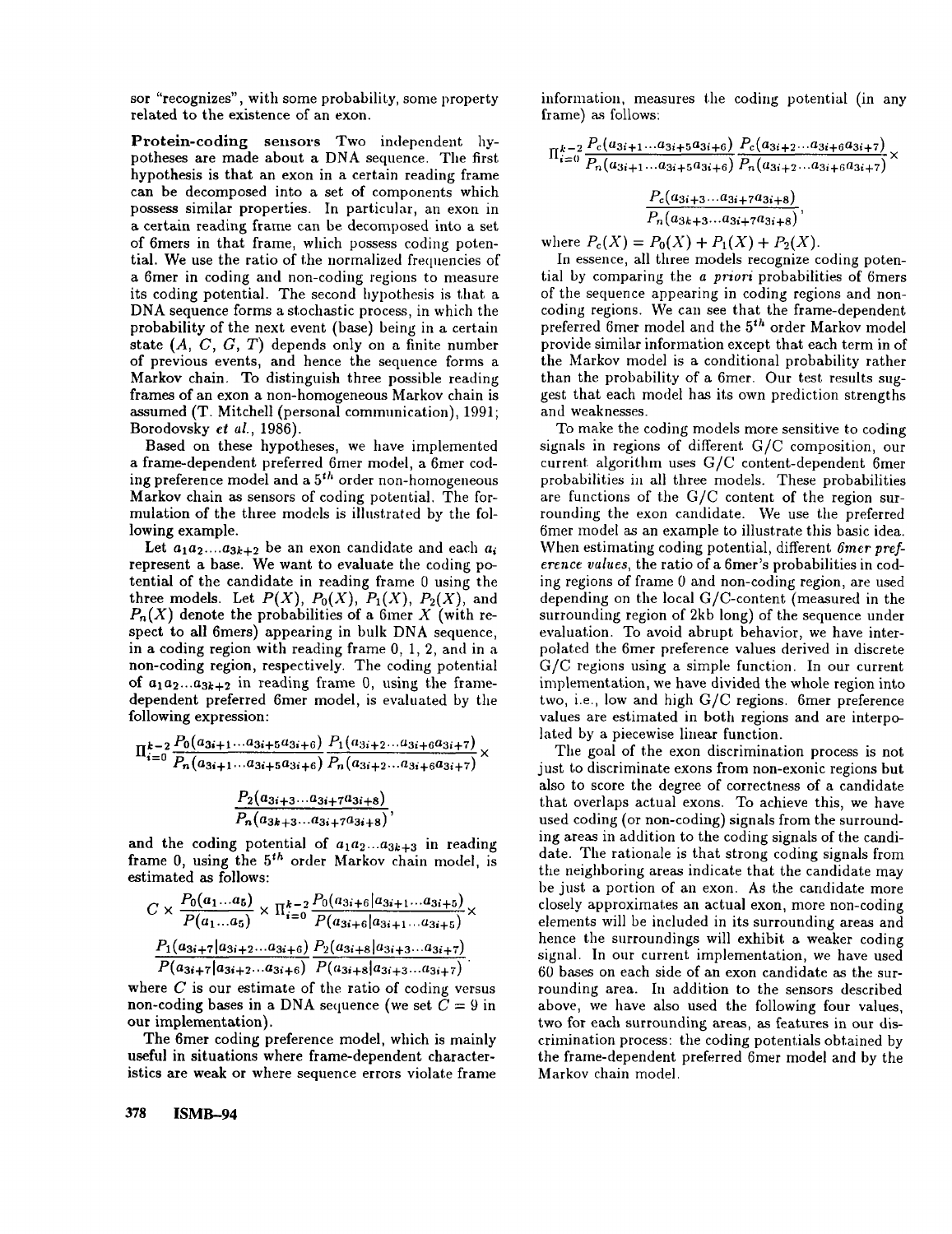Edge-signal sensors Recognizing exon boundaries is accomplished by using a splice acceptor junction sensor, a splice donor junction sensor and a translation start sensor (Uberbacher et al., 1993).

Domain sensors Though our coding models are "normalized" with respect to the  $G/C$  content by separately estimating (6mer and Markov) preference values in different *G/C* regions, to help the neural networks refine the significance of the coding measures in different compositional regions, we have included the *G/C* content of a 2 kb region surrounding each exon candidate as an additional sensor.

Since the exon candidates evaluated by the system vary in length, we have also included the length of a candidate and an exon length probability profile, which is derived from a length histogram for exons, as additional factors (sensors) in the discrimination process help evaluate the significance of the coding scores.

#### **Heuristic rules**

On average, about 5,200 candidates are generated for a DNA sequence of 10 kb, and about 85% of these candidates do not overlap any actual exons. The vast majority of the false candidates show very weak or no coding signals and/or poor edge signals. Filtering out most of these candidates can greatly simplify the discrimination process facilitated by neural networks.

We have developed a set of heuristic rules, based on existing knowledge and statistical analysis. Each of the rules defines some necessary conditions that a probable candidate should satisfy. On average, about 130 candidates per 10 kb pass the rules, which account only for 2.5% of the generated candidates, and about 40% of the surviving candidates do not overlap any actual exons. Only 2% of the actual exons are lost through the use of heuristic rules.

#### Neural networks

The core of the discrimination algorithm consists of three feed-forward neural networks. The neural network for internal exons, for example, is represented mathematically by the following formula:

$$
output = g(\sum_{k=1}^{3} W_k^3 g(\sum_{j=1}^{6} W_{kj}^2 g(\sum_{i=1}^{11} W_{ji}(input_i)))),
$$

where

$$
g(x)=\frac{1}{1+exp(-x)}
$$

The network, as shown schematically in Figure 1, has twelve input nodes and two hidden layers consisting of 6 and 3 nodes. The parameters  $W$ 's are "learned" using the hack-propagation method. In training the network, our goal is to develop a network which can score the "partial correctness" of each potential candidate. A simple matching function  $M()$  is used to represent **the** correspondence of a given candidate with the actual exon(s):



Figure 1: Neural network for evaluating exon candidates

$$
M(\text{candidate}) = (\sum_{i} m_{i}/\text{length}(\text{candidate})) \times
$$

$$
(\sum_{i} m_{i}/\sum_{j} \text{length}(\text{exon}_{j}))
$$

where  $\sum_i m_i$  is the total number of bases of the candidate that overlap some actual exons (in the same reading frame), and  $\sum_i$  length(exon,) is the total length of all the exons that overlap the candidate. Using such a function helps "teach" the neural network to discriminate between candidates with different degrees of overlap with actual exon(s).

The network for internal exons has been trained on a set containing 335 internal exons and 2000 (partially) true or false candidates. Each training example includes twelve normalized features, as described in the previous subsections, and a  $M()$  value. All sequences used for training were from the Genome Sequence Database (GSDB) (Bilofsky and Burks, 1988).

Figure 2(a) shows the prediction of exon candidates from all three neural networks combined. We can see that candidates fall into *non-overlapping* natural "clusters". In most cases, a "cluster" corresponds to one actual exon. In some cases, a "cluster" may correspond to two or even more actual exons as shown in Figure  $2(a)$ . In the next subsection, we will present a clustering algorithm which resolves this clustering problem so that candidates are divided into more "accurate" clusters, those having better one-to-one correspondence with actual exons.

In the output of the neural network (after deleting candidates with very low scores), about 94% of the ac-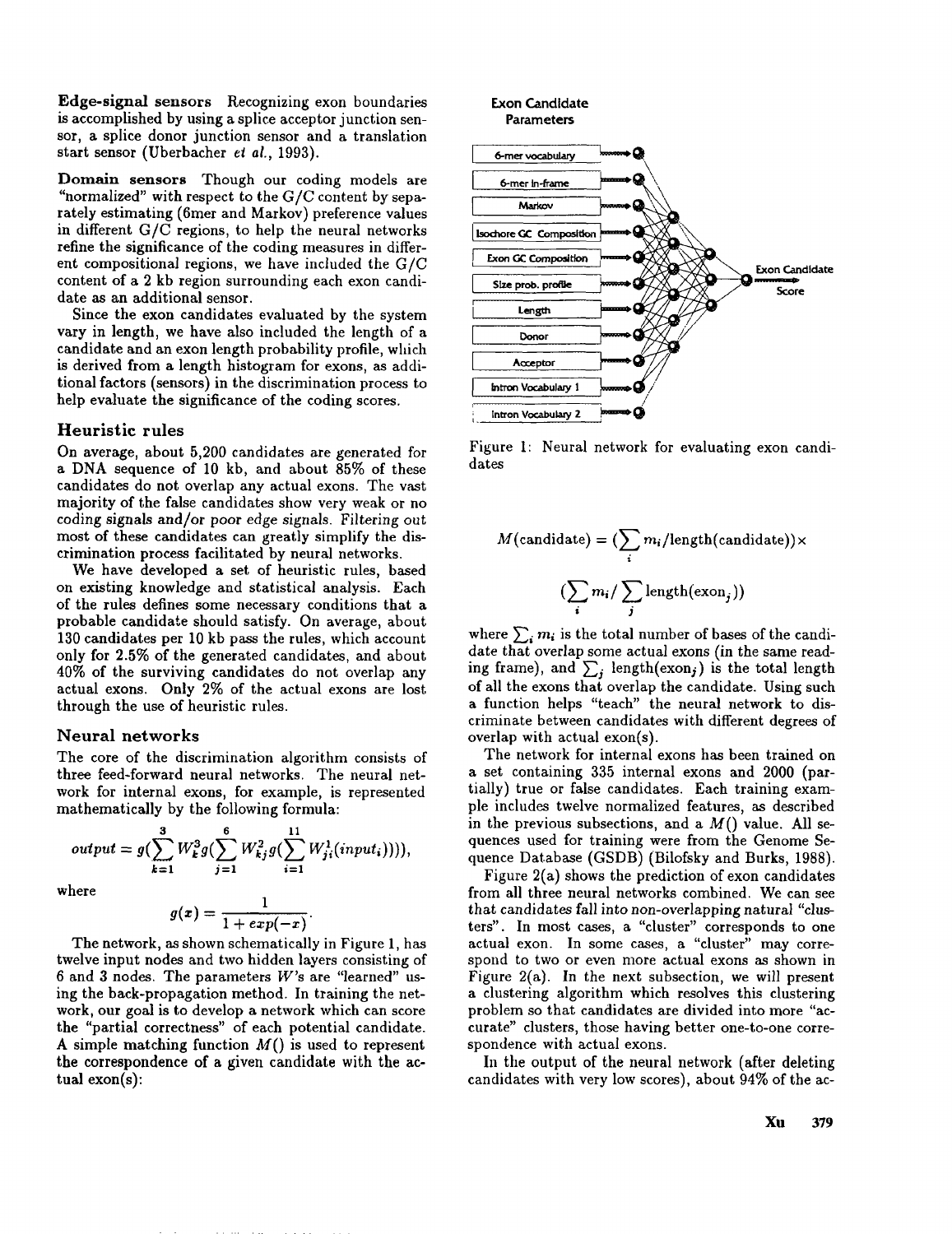

Figure 2: Each rectangle in Figure 2(a) represents an exon candidate, where the width and height of the rectangle represent its length and score, respectively. The vertical lines in Figure 2(b) are the centers of the corresponding exon candidates in part (a), and the arcs indicates the algorithmically defined clusters. Figure  $2(c)$  shows the best scoring candidate picked from each cluster. Figure 2(d) is the gene model constructed by our algorithm. Note that the best scoring candidate in  $(c)$  is not necessarily used in the best gene model. The solid bars on the top represent the actual exons. The sequence used here is ItUMKERTRA.

tual exons are overlapped by some clusters, and about 10% of the clusters do not overlap any actual exons.

### **Clustering**

The candidates scored by the neural networks form a set of "clusters" of overlapping candidates. In the ideal situation, each "cluster" would correspond to one actual exon. However, as we have seen from Figure  $2(a)$ , in sequences with long open reading frames, one cluster may cover a region corresponding to more than one exon. For clarity, we use "cluster" to denote a natural cluster observed in Figure 2(a). Clustering in this subsection means to divide a "cluster" corresponding to more than one exon into smaller groups so that each group has a better one-to-one correspondence with a single exon.

Figure 2(b) shows that centers of the candidates form groups that have better one-to-one correspondence with actual exons. We have implemented the following algorithm that separates each natural "cluster" into one or more groups using the centers of the candidates. The algorithm has the following two steps.

- Separate Step: Divides each "natural" cluster into smaller groups so a given objective function is optimized.
- Merge Step: Selects the highest scoring candidate from each group, and merges groups which have their highest scoring candidates overlapping.

The Separate Step divides candidates' centers into groups so that the distance between two adjacent groups is "significantly" larger than the average distance between adjacent centers within each group, and the total number of groups formed from the "cluster" is "reasonably small". Specifically, it uses two application-specific parameters  $R$  and  $G$ , and guarantees the ratio of the distance between two adjacent groups and the average distance between two adjacent centers within each group to be bigger than  $R$ , and the number of partitioned groups to be less than  $G$ . The algorithm finds a partition of the "cluster" that satisfies these conditions and furthermore minimizes the sum of the average distances between two adjacent centers of all groups.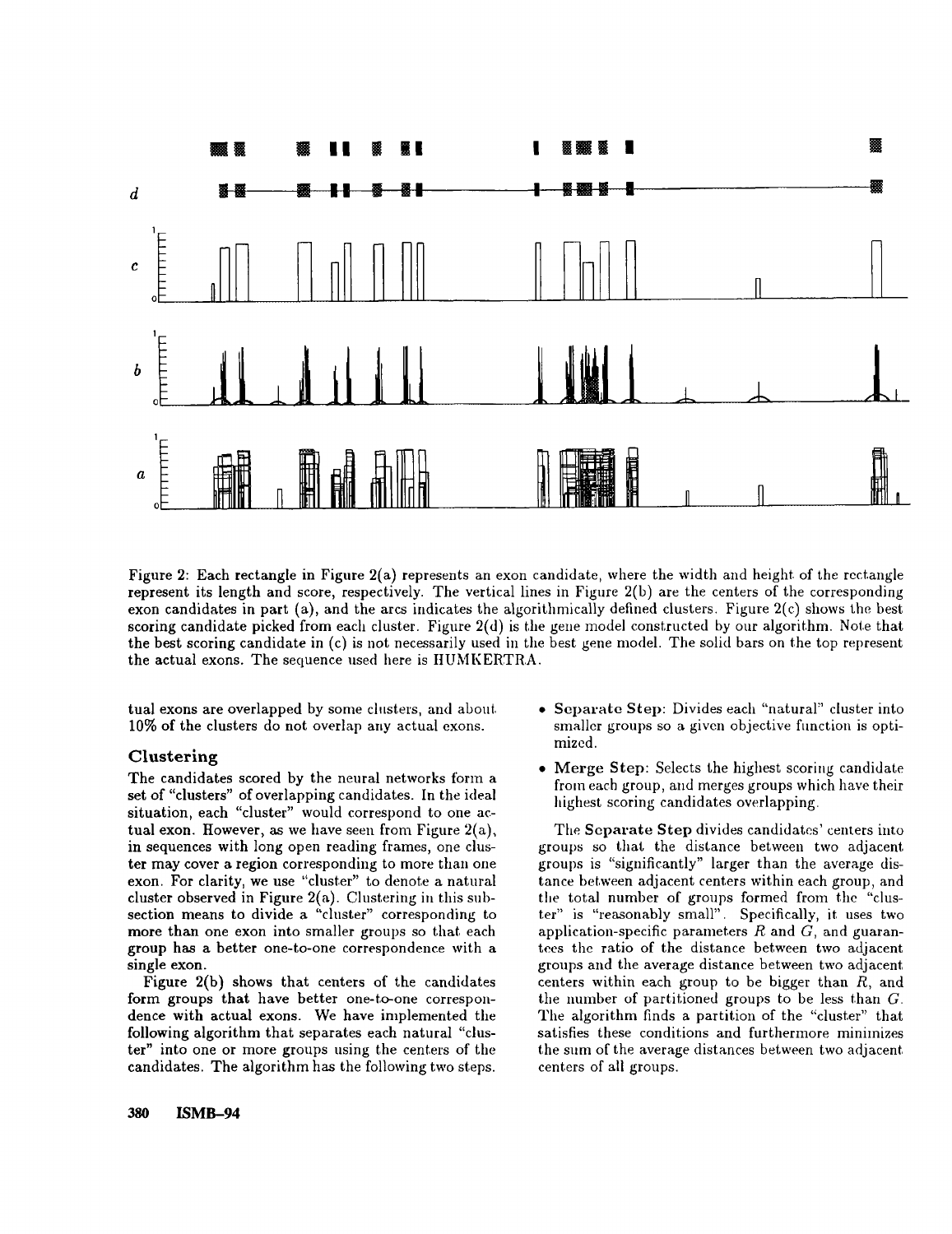### Gene Model Construction

The goal of the gene model construction is to linearly append the predicted exons (not necessarily including all *non-overlapping* exons) in such a way that a series of constraints are satisfied. These constraints include the following: (1) adjacent exons in the gene model are *reading-frame compatible;* (2) the distance between two adjacent exons is bigger than some given constant **-** the minimum intron size; (3) no in-frame stop codons can be formed when appending two adjacent exons; (4) the gene model should include as many high scoring candidates as possible.

#### Statement of the problem

Formally, a  $DNA$  sequence  $S$  is a sequence consisting of four letters *{A,C,G,T}.* An *exon candidate* is a subsequence  $S[i, j]$  of S that starts with a start codon *(ATG)* or on the base following an acceptor junction site *(CAG* **or** *TAG),* and ends with a stop codon *(TAA, TAG,* or *TGA)* or on the base preceding a splice donor site *(GT),* where i and j are indices of edges. It has an assigned *reading frame*  $\alpha \in \{0, 1, 2\}$  and has no *in-frame* stop codons, i.e., no stop codons  $S[k, k + 2]$  $(= TAA, TAG, or TGA)$  with  $(k-1) \text{ mod } 3 = \alpha$  and  $i \leq k \leq j-2$ . Each exon candidate has a non-negative score  $\overline{p}$ ()  $\in$  [0..1]. An exon candidate is an *initial* exon candidate if it starts with a start codon, or is a *terminal* exon candidate if it ends with a stop codon, otherwise **it** is an *internal* exon candidate. Two non-overlapping exon candidates  $S[i, j]$  and  $S[m, n]$ ,  $m > j$ , are said to be *reading-frame compatible* if

$$
\beta = (m-j-1+\alpha) \bmod 3, \tag{1}
$$

where  $S[i, j]$  and  $S[m, n]$  are in reading-frames  $\alpha$  and  $\beta$ , respectively.

Let  $S[b_1, e_1], S[b_2, e_2], ..., S[b_k, e_k]$  be a set of k nonoverlapping exon candidates (within a region assumed to contain a gene), with  $b_1 < b_2... < b_k \in [1..|S|]$ . *S[bl, el]S[b2, e2]...S[bk, ek]* forms a *partial gene model* if (1)  $S[b_i, e_i]$  and  $S[b_{i+1}, e_{i+1}]$  are reading-frame compatible, (2) no in-frame stop codon is formed when appending  $S[b_{i+1}, e_{i+1}]$  to  $S[b_i, e_i]$ , (3)  $b_{i+1} - e_i > K$ , where  $K$  is a constant, the minimum intron size (in GRAIL II,  $K = 60$ , for all  $i \in [1..k-1]$ , and (4) all  $S[b_i, e_i]$ 's are internal exons except possibly for  $S[b_1, e_1]$ and  $S[b_k, e_k]$ ; they can be an initial exon and a terminal exon, respectively.

Let  $\{C_1, C_2, ..., C_n\}$  be a set of clusters and each  $C_i$ contain a number of exon candidates,  $i \in [1..n]$ . Our goal is to select a set of non-overlapping exon candidates  $E_1, E_2, ..., E_m$ , at most one, from each cluster,  $m \leq n$ , to form a partial gene model that maximizes the following function:

$$
\sum_{i=1}^m p(E_i) + \mathcal{P}_f + \mathcal{P}_t,
$$

where  $p(E_i)$  is the score of exon candidate  $E_i$ , and  $P_f$ and  $P_t$  are two penalty factors.  $P_f$  (or  $P_t$ ) is a fixed negative real number when a partial gene model does not have an initial (or terminal) exon, otherwise it zero.

### Dynamic programming algorithm (GAP III)

A dynamic programming approach is used to solve the optimization problem defined in the previous subsection. Dynamic programming approachs have been used to solve the gene assembly problem in different settings (Snyder and Stormo; 1993; Gelfand and Roytberg, 1993). Because of the limited space, we give only an informal introduction to our solution to this problem.

For each cluster, the algorithm builds (at most) 18 best partial gene models that end with exon candidates of the current cluster, based on the best partial gene models which end with exon candidates of the previous clusters, counted from left to right. When extending a current partial gene model to the right to include one more exon, the algorithm checks if the conditions for a partial gene model are satisfied. It repeatedly does this until all clusters are processed. By doing so, the algorithm finds a partial gene model that optimizes the objective function given in the previous subsection.

To check if the conditions for a gene model are satisfied when extending gene models from left to right, some information needs to be provided about the reading frames and ending edges of (the last exons of) the previous models. We do this as follows. For each cluster nnder consideration, we construct a best partial gene model that ends with an exon of this cluster for each of the following possible situations. The exon can be in any reading frame  $\alpha \in \{0, 1, 2\}$  and its right edge modulo 3 can be any  $\beta \in \{0, 1, 2\}$ . To also take into consideration the possibility of forming an in-frame stop codon when appending two adjacent exons, we, for each possible  $\alpha$  and  $\beta$ , distinguish the following situations. For each  $\alpha$ , when  $\mathcal{D} = (\alpha + 3 - \beta)$  mod  $3 = 0$  the exon can end with a T or a non-T letter, and when  $D = 1$ , the exon can end with *TA*, *TG*, or any other doublet. We can show that considering all these 18 possible situations provides sufficient and necessary information for our optimal partial gene model construction algorithm. Figure 2(d) gives an example of the results of gene model construction.

The following gives the dynamic programming recurrence we have used to solve the gene assembly problem. Let  $N_n(\beta, e, j)$  denote the total score of the best (partial) gene model that ends with a non-terminal exon candidate in cluster j, whose reading frame is  $\beta$  and right-edge modulo 3 is e, and similarly  $N_t(\beta, \epsilon, j)$  denote the total score of the best (partial) gene model that ends with an exon in cluster  $j$ , whose reading frame is  $\beta$  and right edge modulo 3 is e.

**Xu 381**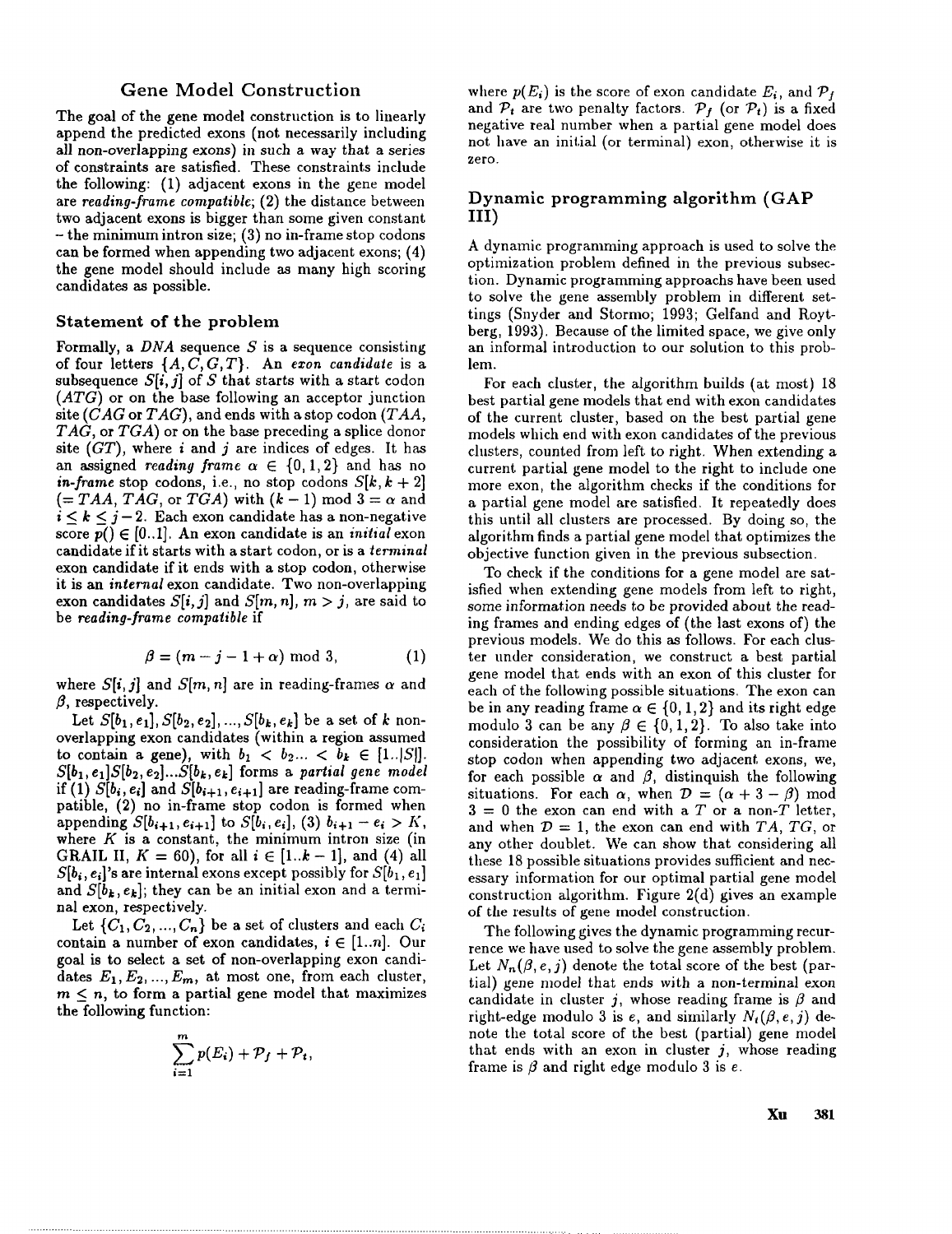$$
N_n(\beta, e, j) = \n\begin{cases} \np(E_i^j) + \mathcal{P}_f(E_i^j), & \text{if } i \in \mathbb{Z}^d, \text{if } i \in \mathbb{Z}^d, \\
\max_{\alpha, e', j' \in \mathbb{Z}^d} \{ N_n(\alpha, e', j') + p(E_i^j), & \text{if } i \in \mathbb{Z}^d, \text{if } j \in \mathbb{Z}^d, \\
\text{if } \beta = (\text{left}(E_i^j) - e' - 1 + \alpha) \mod 3, \\
\text{right}(E_i^j) = e, & \text{and } E_i^j \text{ is a non-intial exon.} \n\end{cases}
$$

$$
N_t(\beta, e, j) =
$$
\n
$$
\max_{E_i^j \in C_j} \left\{\n\begin{array}{l}\np(E_i^j) + \mathcal{P}_f(E_i^j) + \mathcal{P}_t(E_i^j), \\
\max_{\alpha, e', j'} \{N_n(\alpha, e', j') + p(E_i^j) + \mathcal{P}_t(E_i^j)\}, \\
\text{for } r f(E_i^j), \\
\text{for } r f(E_i^j) = \beta, 1 \leq j' < j, \\
\beta = (\text{left}(E_i^j) - e' - 1 + \alpha) \mod 3, \\
\text{right}(E_i^j) = e, \text{ and } E_i^j \text{ is a non-inital exon.}\n\end{array}\n\right\}
$$

where  $\text{left}(E_i^j)$  and right $(E_i^j)$  are the indices of the left and right edges of  $E_i^j$ , respectively.

Note that the best gene model corresponds to

$$
\max_{\beta,e,j} N_t(\beta,e,j).
$$

Our algorithm for solving the above recurrence runs in time  $O(E \times C)$  and space  $O(E)$ , where C is the number of clusters and  $E$  is the total number of exon candidates. In situations where a limit can be placed on the number of clusters that can potentially be excluded from the optimal gene model the running time is further reduced to  $O(E+C)$ .

## **Results and Discussion**

The performance of the algorithms presented in this paper and implemented in the GRAIL II system show a significant improvement compared to the original GRAIL by several different measures. On the training set consisting of 61 Human DNA sequences, our exon recognition algorithm recognizes about 94% of all exons with about 10% false positives; On an independent test set consisting of 110 Human and Mouse DNA sequences, the algorithm recognizes 90% of all the exons, with about 8% false positives, compared to about 80% for the original GRAIL. The original GRAIL recognizes about 50% of exons less than 100 bases in length (Uberbacher and Mural, 1991) while our current algorithm located about 75% in the test set. Most of these statistics are further improved by the gene construction program (GAP III), particularly for false positive rate and edge accuracy. This is achieved mainly because of the enforcement of the reading-frame compatibility between consecutive exons.

Part of the performance improvement in the GRAIL II exon recognition algorithm is due to additional and

more accurate information used in making coding-exon prediction. The 6mer probabilities are estimated based on a data set consisting of about 140,000 coding bases and 1,200,000 non-coding bases. In addition to several strong coding measures, scores at the specific edges of each candidate (splice junctions, translation starts where appropriate) and information related to the noncoding character of sequences adjacent to potential exon candidate are considered in the discrimination process. Essentially the algorithm uses the character of the expanded sequence context of the potential coding region to make its decision. However the algorithm may not always function well if coding segments do not have splice junctions, and neighboring intronic or non-coding DNA, as in cDNAs. Such regions do not meet the basic genomic context requirements for the GRAIL II coding exon recognition and the original GRAIL coding analysis is more appropriate for such sequences.

Tables I and II summarize the performance of the exon recognition and gene model construction algorithms on an independent test set consisting 110 sequences.

Figure 3 gives three examples of exon prediction and gene assembly by GRAIL II.

The high sensitivity and specificity of the GRAIL II exon recognition and gene construction program and its availability through e-mail and client/server mechanism greatly increases the viability of the gene hunting strategies based on genomic sequencing and informatics analysis. We have shown that the detailed structure of genes can be characterized with considerable fidelity, and expect that, in terms of providing relatively complete information about uncharacterized regions of the genome, this overall technology will fair well when compared to alternatives such as exon trapping and eDNA based methods. Computational characterization of genes in their genomic sequence context will increasingly provide an important framework for understanding aspects of gene regulation and larger questions related to the functional organization of the genome.

### References

H. S. Bilofsky and C. Burks (1988), "The GenBank Genetic Sequence Data Bank", *Nucleic Acids Res.,* Vol. 16, pp. 1861 - 1864.

M. Borodovsky, Yn. Sprizhitskii, E. Golovanov and A. Aleksandov (1986), "Statistical Patterns in the Primary Structures of Functional Regions in E. Coli.", *Molekulyainaya Biologiya,* 20, pp. 1390 - 1398.

M. S. Gelfand and M. A. Roytberg (1993), "Prediction of the exon-intron structure by a dynamic programming approach", *Biosyslems,* 30, pp. 173-182.

G. B. Hutchinson and M. R. Hayden (1992), "The Prediction of Exons Through an Analysis of Splice-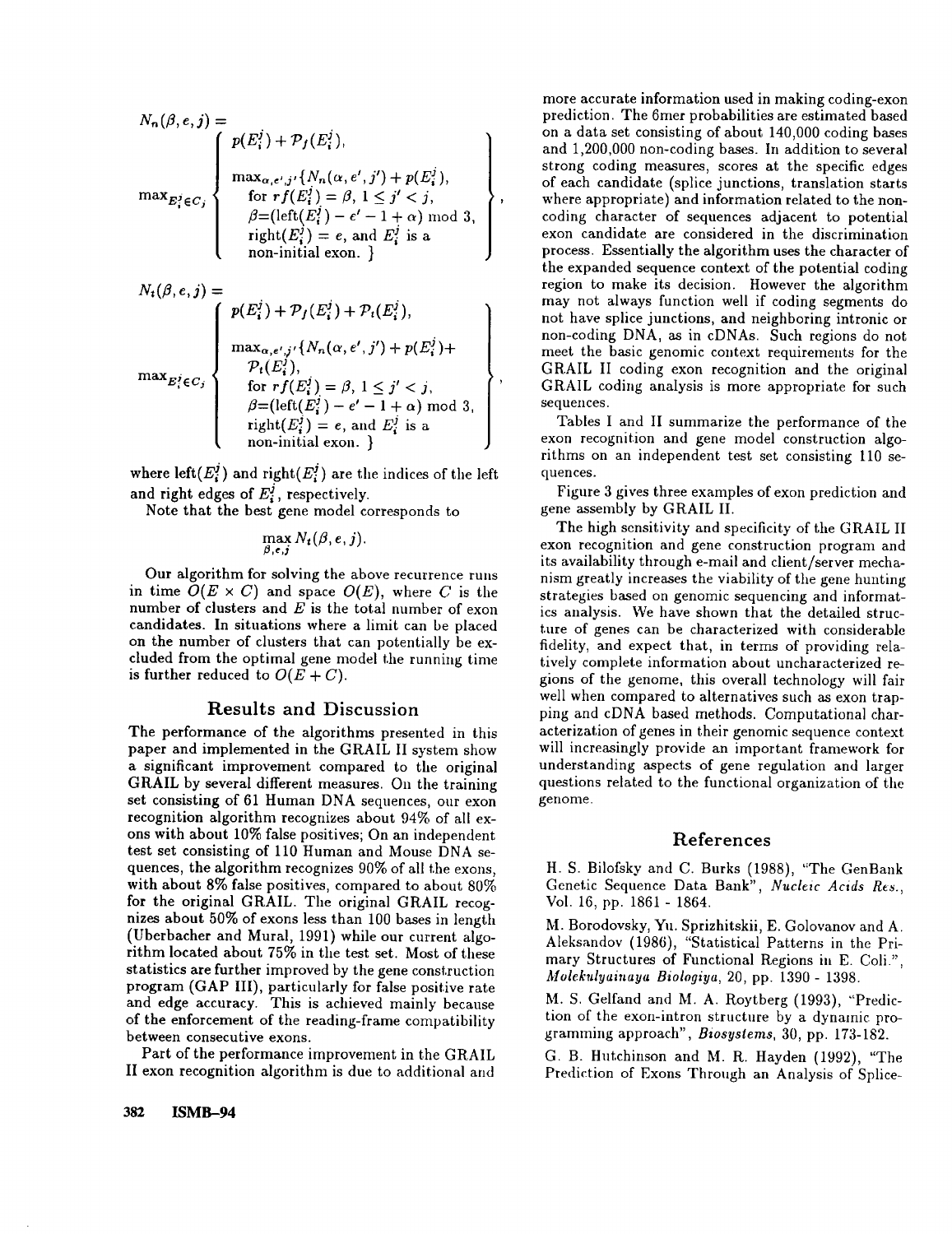| Table I |              |             |          |       |                     |                    |          |      |                    |  |  |  |  |
|---------|--------------|-------------|----------|-------|---------------------|--------------------|----------|------|--------------------|--|--|--|--|
|         | <b>DNA</b>   | Predictions |          |       |                     | <b>Gene Models</b> |          |      |                    |  |  |  |  |
|         | <b>Exons</b> | TP          | %        | FР    | $\%$                | TР                 | ℅        | FP   | Z.                 |  |  |  |  |
| Short   | 229          | .71         | 74.7%    | 39    | $\overline{18.6\%}$ | $\overline{167}$   | $73.0\%$ | 16.  | $8.7\%$            |  |  |  |  |
| Long    | 600          | 575         | 95.8%    | 30    | 4.9%                | 564                | 94.0%    | 13   | $\overline{2.3\%}$ |  |  |  |  |
| Total   | 829          | 746         | 90.0%    | 69    | $8.5\%$             | 731                | 88.2%    | 29   | $3.8\%$            |  |  |  |  |
|         | <b>Bases</b> |             |          |       |                     |                    |          |      |                    |  |  |  |  |
| Total   | 134814       | 122885      | $91.2\%$ | 13048 | 9.6%                | 122404             | 90.8%    | 5972 | $4.7\%$            |  |  |  |  |

TP and FT are the true and false positives, respectively. Short: 100 bases or less; Long: otherwise.

Table II

|          | <b>Exons</b> | <b>Exons found</b><br>± |            | 丑<br><b>Bases</b> | <b>Bases found</b><br>Ħ. | ν7. |
|----------|--------------|-------------------------|------------|-------------------|--------------------------|-----|
| Initial  |              |                         | 7%<br>-82. | 15936             | 14023                    |     |
| Internal |              | 566                     | $92.6\%$   | 88703             | 81961                    | -09 |
| Terminal | 108          |                         | $82.4\%$   | 30175             | 26420                    |     |

able Open Reading Frames", *Nucleic Acids Res.,* 20, pp. 3453 - 3462.

R. Legouis, *et al.* (1991), "The Candidate gene for the X-linked Kallmann Syndrome Encodes a Protein Related to Adhesion Molecules", *Cell,* 67, 10, 18, pp. 423- 435.

J. Mosser, A. M. Douar, C. O. Srade, P. Kioschis, R. Feil, H. Moser, A. M. Poustka, L. J. Mandel, and P. Aubourg (1993), "Putative X-Linked Adrenoleukodystrophy Gene Shares Unexpected Homology with ABC transporters", *Nature,* 361, pp. 726 - 730.

R. J. Mural, J. R. Einstein, X. Guan, R. C. Mann and E. C. Uberbacher (1992), "An Artificial Intelligence Approach to DNA Sequence Feature Recognition", *Trend in Biotechnology,* 10, pp. 66 - 69.

E. E. Snyder and G. D. Stormo (1993), "Identification of Coding regions in Genomic DNA Sequences: An Application of Dynamic Programming and Neural Networks", *Nucleic Acids Res.,* 21, pp. 607- 613.

E. C. Uberbacher, J. R. Einstein, X. Guan, and R. J. Mural (1993), "Gene recognition and assembly in the GRAIL system: progress and challenges", *Proceed*ings of The 2<sup>nd</sup> International Conference on Bioinfor*matics, Supercomputing and Complex Genome Anal ysis,* H. A. Lim, J. W. Fickett, C. R. Cantor and R. J. Robbins, Eds, World Scientific. pp. 465 - 476.

E. C. Uberbacher and R. J. Mural (1991), "Locating protein-coding regions in human DNA sequences by a multiple sensor-neural network approach", *Proc. Natl. Acad. Sci. USA,* Vol. 88, pp. 11261 - 11265.

Y. Xu, R. J. Mural, M. Shah, and E. C. Uberbacher (1994), "Recognizing exons in genomic sequence using GRAIL II", *Genetic Engineering: Principles and Methods,* Jane Setlow (Ed.), Plenum Press, Vol. 16, (in press).

Y. Xu, R. J. Mural, and E. C. Uberbacher (1994), "Constructing Gene Models from Accuratelypredicted Exons: An Application of Dynamic Programming", To appear in *CABIOS.*